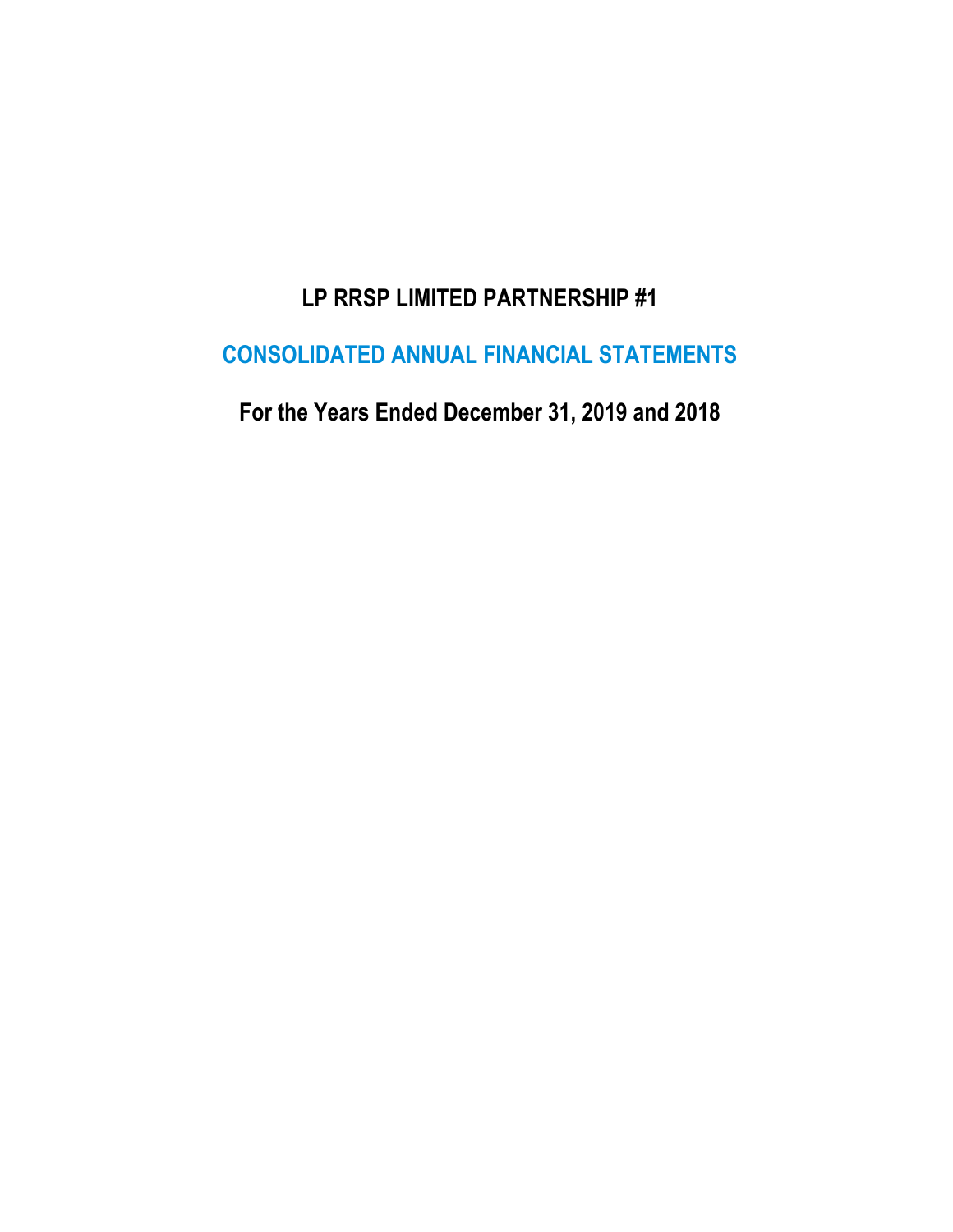### **LP RRSP LIMITED PARTNERSHIP #1 NOTICE OF NO AUDITOR REVIEW OF FINANCIAL STATEMENTS For the Years Ended December 31, 2019 and 2018**

**The accompanying unaudited consolidated financial statements of LP RRSP Limited Partnership #1 (the "Partnership") have been prepared by and are the sole responsibility of the Partnership's management. These financial statements have not been independently reviewed or audited.**

**\_\_\_\_\_\_\_\_\_\_\_\_\_\_\_\_\_\_\_\_\_\_\_\_\_\_\_\_\_\_\_\_\_\_\_\_\_\_\_\_\_\_\_\_\_\_\_\_\_\_\_\_\_\_\_\_\_\_\_\_\_\_\_\_\_\_\_\_\_\_\_\_\_\_\_\_\_\_\_\_\_\_\_\_\_\_\_\_\_\_\_\_\_\_\_\_\_\_\_\_\_\_\_\_\_\_\_**

 $\overline{a_1}$  ,  $\overline{a_2}$  ,  $\overline{a_3}$  ,  $\overline{a_4}$  ,  $\overline{a_5}$  ,  $\overline{a_6}$  ,  $\overline{a_7}$  ,  $\overline{a_8}$  ,  $\overline{a_9}$  ,  $\overline{a_9}$  ,  $\overline{a_9}$  ,  $\overline{a_9}$  ,  $\overline{a_9}$  ,  $\overline{a_9}$  ,  $\overline{a_9}$  ,  $\overline{a_9}$  ,  $\overline{a_9}$  ,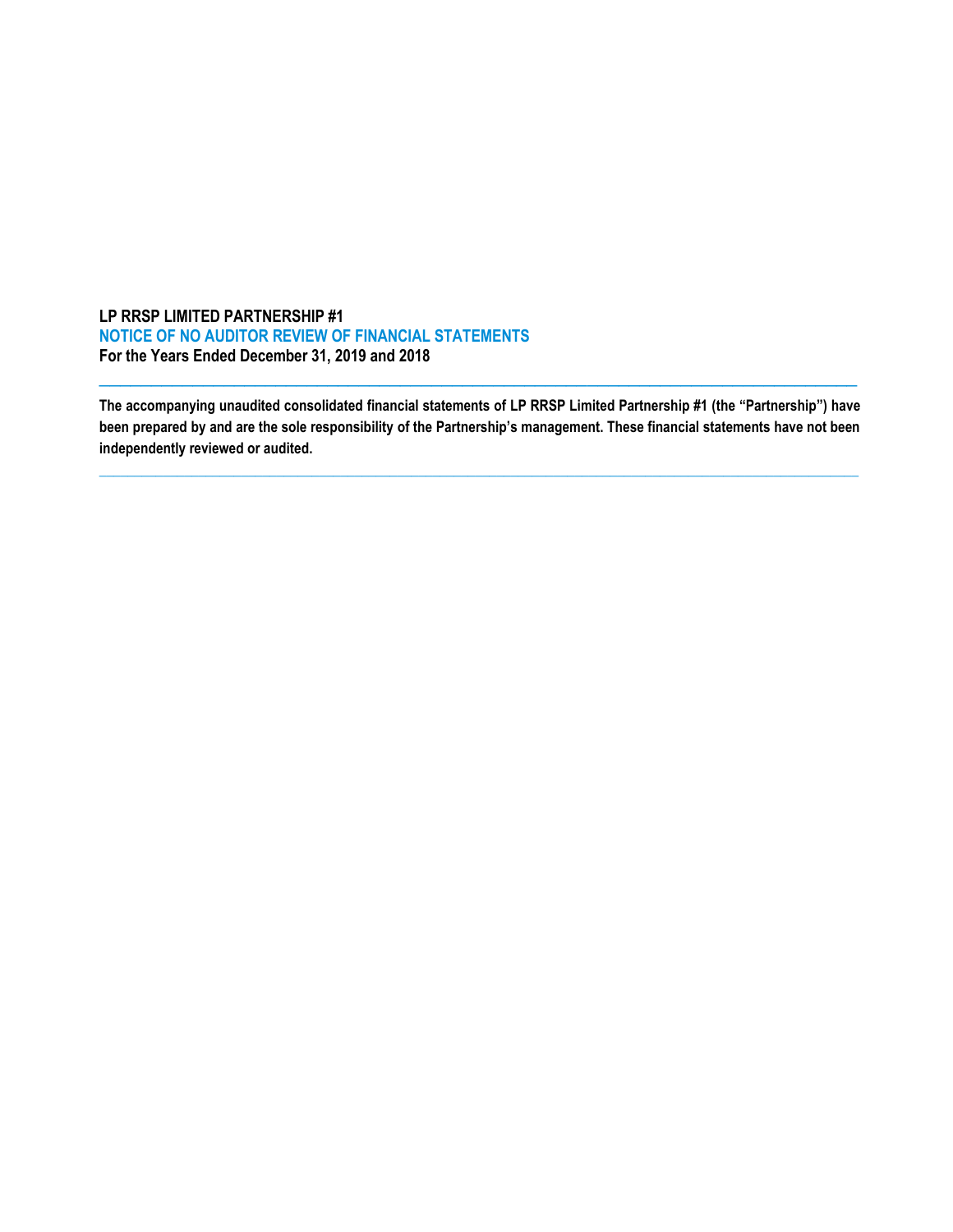## **LP RRSP LIMITED PARTNERSHIP #1 CONSOLIDATED BALANCE SHEETS**

*(In Canadian dollars) (Unaudited)*

|                                                    | <b>Notes</b> | Dec. 31, 2019 | Dec. 31, 2018 |
|----------------------------------------------------|--------------|---------------|---------------|
| <b>Assets</b>                                      |              |               |               |
| Investment in Limited Partnership Land Pool (2007) |              | 1,856,267     | 1,525,220     |
| <b>Total assets</b>                                |              | 1,856,267     | 1,525,220     |
|                                                    |              |               |               |
| <b>Liabilities</b>                                 |              |               |               |
| Amounts due to related parties                     |              | 99,021        | 90,493        |
| <b>Total liabilities</b>                           |              | 99,021        | 90,493        |
|                                                    |              |               |               |
| <b>Equity</b>                                      |              |               |               |
| General partner                                    |              | 10            | 10            |
| Limited partners                                   | 1            | 1,757,236     | 1,434,717     |
| <b>Total equity</b>                                |              | 1,757,246     | 1,434,727     |
|                                                    |              |               |               |
| <b>Total liabilities and equity</b>                |              | 1,856,267     | 1,525,220     |

*See accompanying notes to the financial statements.*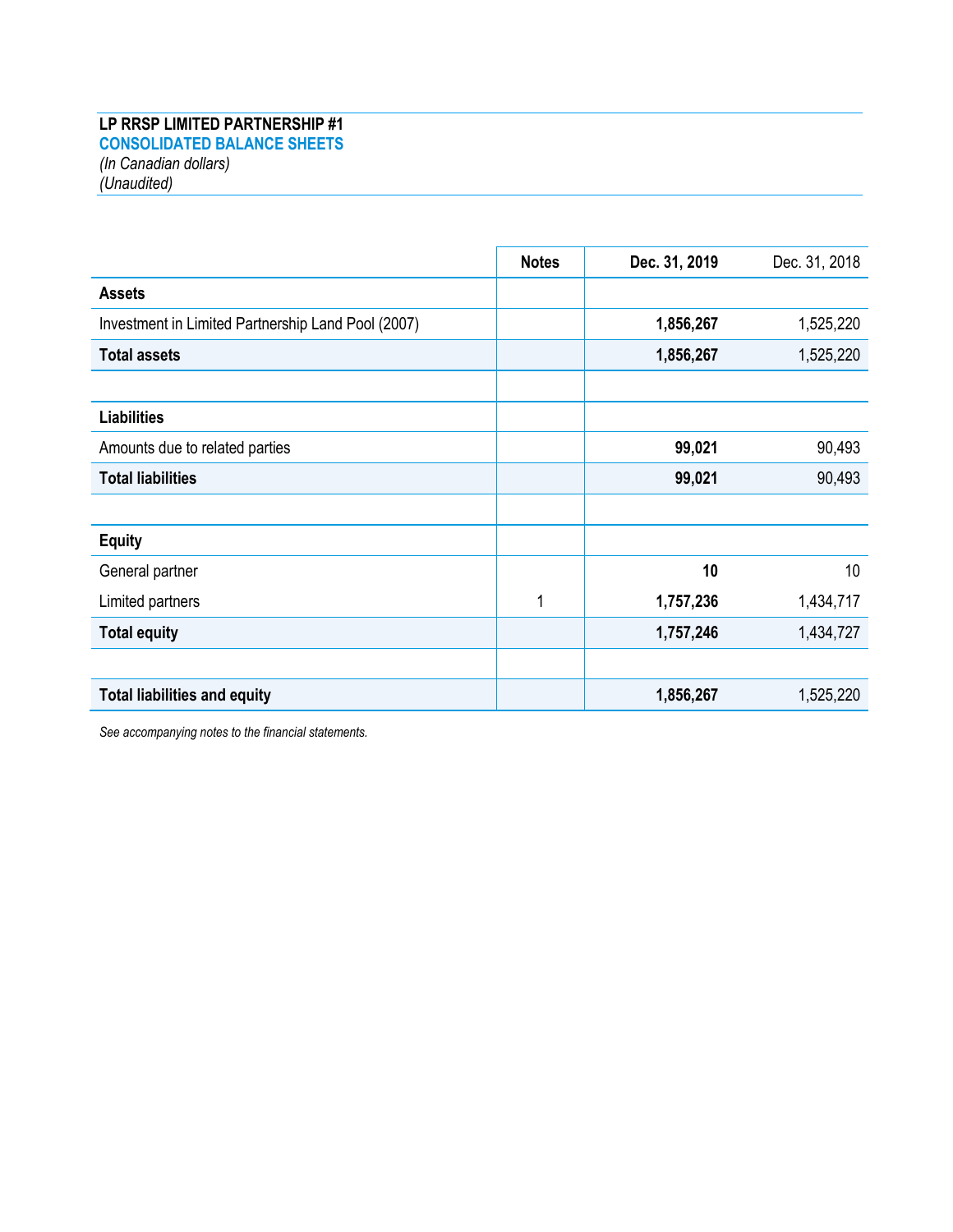## **LP RRSP LIMITED PARTNERSHIP #1 CONSOLIDATED STATEMENTS OF COMPREHENSIVE INCOME For the Years ended December 31, 2019 and 2018** *(In Canadian dollars)*

*(Unaudited)*

|                                     |              | 2019    | 2018    |
|-------------------------------------|--------------|---------|---------|
| <b>Revenues</b>                     | <b>Notes</b> |         |         |
| Gain on investments                 |              | 331,047 | 111,527 |
|                                     |              | 331,047 | 111,527 |
| <b>Expenses</b>                     |              |         |         |
| General and administrative          |              | 8,528   | 9,809   |
|                                     |              | 8,528   | 9,809   |
|                                     |              |         |         |
| Earnings being comprehensive income |              | 322,519 | 101,718 |

*See accompanying notes to the financial statements.*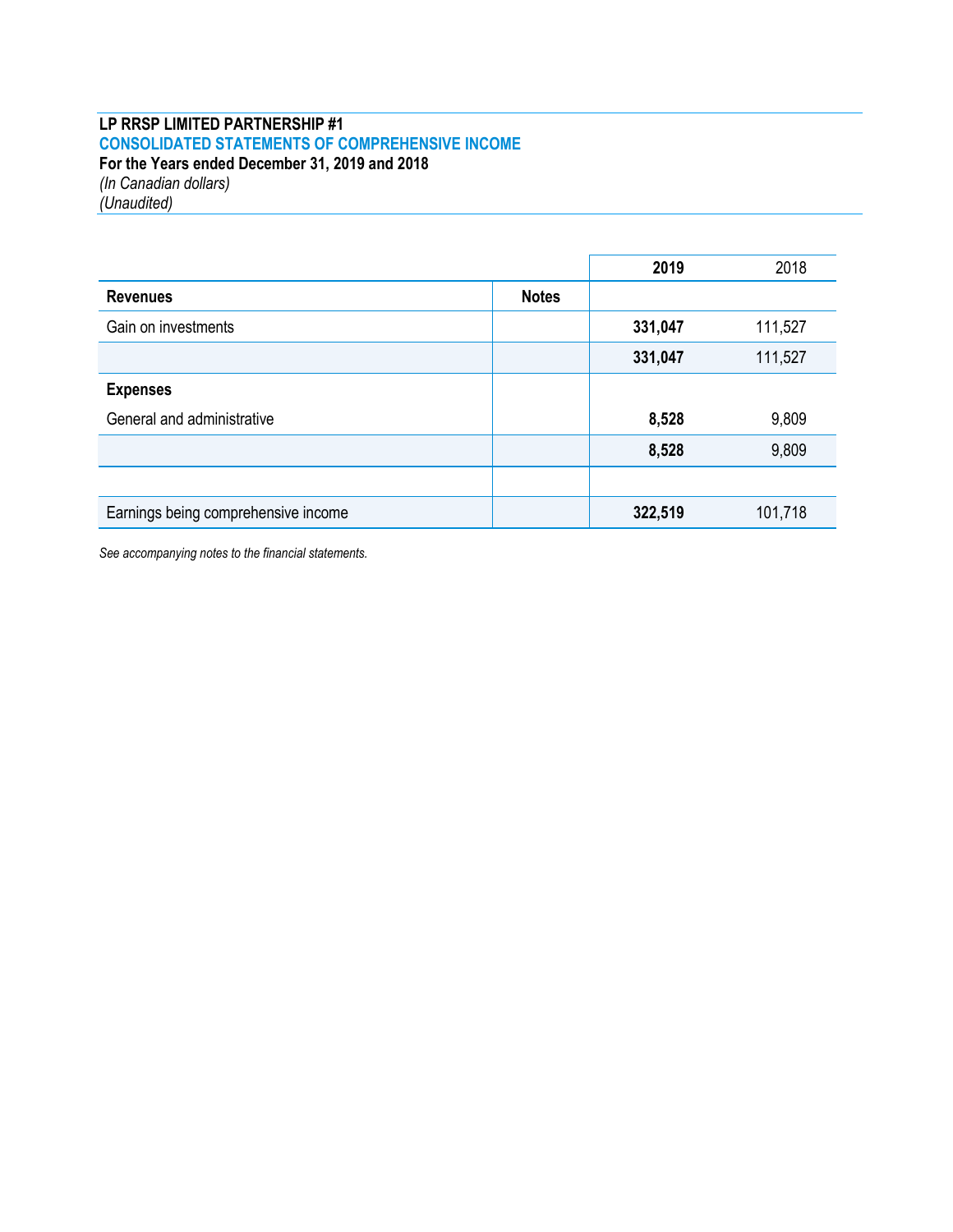## **LP RRSP LIMITED PARTNERSHIP #1 CONSOLIDATED STATEMENTS OF PARTNERS' EQUITY For the Years ended December 31, 2019 and 2018** *(In Canadian dollars) (Unaudited)*

|                                     | <b>Net Partners'</b><br><b>Contributions</b> | <b>Deficit</b> | <b>Partners'</b><br><b>Equity</b> |
|-------------------------------------|----------------------------------------------|----------------|-----------------------------------|
| At December 31, 2017                | 9,834,553                                    | (8,501,544)    | 1,333,009                         |
| Earnings being comprehensive income |                                              | 101,718        | 101,718                           |
| At December 31, 2018                | 9,834,553                                    | (8,399,826)    | 1,434,727                         |
| Earnings being comprehensive income |                                              | 322,519        | 322,519                           |
| At December 31, 2019                | 9,834,553                                    | (8,077,307)    | 1,757,246                         |

*See accompanying notes to the financial statements.*